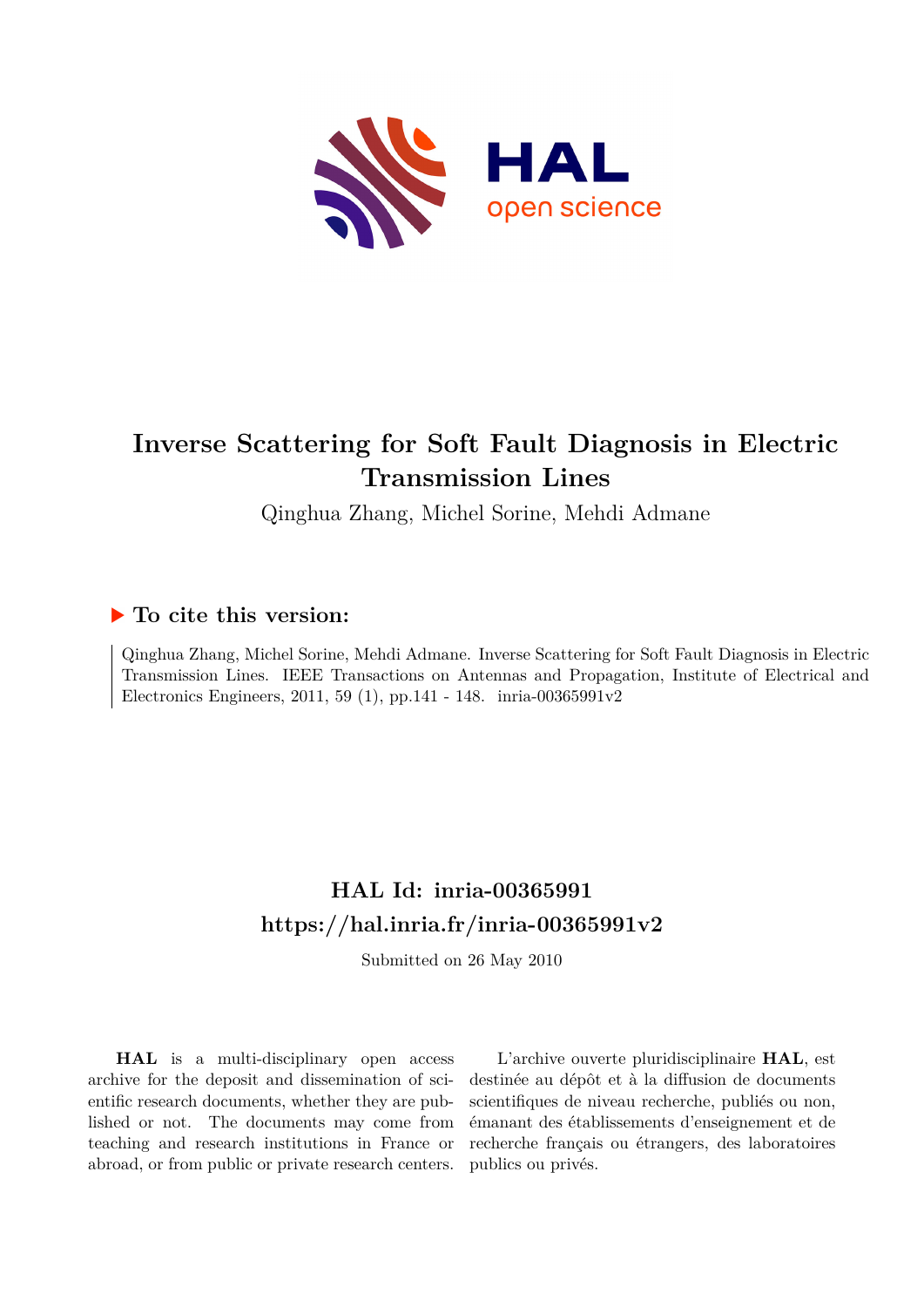# Inverse Scattering for Soft Fault Diagnosis in Electric Transmission Lines

Qinghua Zhang, Michel Sorine and Mehdi Admane

*Abstract*—Today's advanced reflectometry methods provide an efficient solution for the diagnosis of electric transmission line hard faults (open and short circuits), but they are much less efficient for soft faults, in particular, for faults resulting in spatially smooth variations of characteristic impedance. This paper attempts to fill an important gap for the application of the inverse scattering transform to reflectometry-based soft fault diagnosis: it clarifies the relationship between the reflection coefficient measured with reflectometry instruments and the mathematical object of the same name defined in the inverse scattering theory, by reconciling *finite length* transmission lines with the inverse scattering transform defined on the *infinite interval*. The feasibility of this approach is then demonstrated by numerical simulation of lossless transmission lines affected by soft faults, and by the solution of the inverse scattering problem effectively retrieving smoothly varying characteristic impedance profiles from reflection coefficients.

*Index Terms*—inverse scattering, fault diagnosis, transmission line, telegrapher's equations, Zakharov-Shabat equations.

## I. INTRODUCTION

The fast development of electronic devices in modern engineering systems and in consumer products comes with an increasing number of electric wires in these equipments, and also inevitably with more and more failures related to electric connections. This fact has motivated research projects on methods for the diagnosis of faults in electric transmission lines. In this context, the technology of reflectometry has been extensively studied by different research groups [1], [2]. It consists in injecting electric signals from one end or from both ends of a line and in analyzing the reflected electric waves. At least for laboratory experimentations, currently this technology is able to detect and to locate hard faults (open circuit or short circuit) up to an accuracy of about 10 cm. For soft faults, however, no satisfactory result has been reported, to our knowledge.

If the term "hard fault" refers to (almost) open or short circuits, any other kind of conduction faults may be qualified "soft". In [3] the difficulty for detecting soft faults has been investigated, mainly assuming weak (but abrupt) characteristic impedance changes caused by soft faults (such faults are called "frays" in [3]). The reported results show that wave reflections caused by the discontinuities at the borders of fray segments are comparable to, or even smaller than, the effects of noises and disturbances (cable movements, vibrations, etc.). For this reason, it seems impossible to detect and to locate such faults with reflectometry-based methods in real application environments.

In this paper, the considered soft faults correspond to spatially *smooth* and *arbitrary* variations of characteristic impedance. Though there is no impedance discontinuity when such a fault occurs, the (smooth) impedance inhomogeneity can cause wave reflections. In addition to the difficulty related to the weakness of such reflections, it is conceptually difficult to deal with such faults, because they cannot be located in terms of impedance discontinuities. Moreover, no particular form of the characteristic impedance variations is assumed a priori. It is clear that any reflectometry-based method aiming at detecting and locating impedance discontinuities is not suitable for this problem.

The purpose of this paper is not to handle the problem reported in [3], namely weak reflections of soft faults drowned out by noises and disturbances. Instead, the particular case of "smooth soft faults" are investigated, under the assumption that noises and disturbances are limited by well controlled experimental conditions. Though this assumption is not realistic in many applications, the considered non-trivial problem merits investigations, while waiting for a satisfactory solution to noise and disturbance attenuation. Indeed, by making experiments at the ends of a transmission line, it is obviously difficult to inspect spatially *smooth* and *arbitrary* variations of characteristic impedance.

If computing reflection coefficients from specified transmission line characteristics is called a *direct problem*, its *inverse problem* corresponds to the purpose of this paper, namely retrieving distributed characteristics of a transmission line from reflection coefficients. This problem is related to the *inverse scattering* theory. Some early investigation on this topic was reported in [4]. It then attracted the attention of more researchers in 1970's and 1980's. For instance, time domain approaches were studied with continuous and discrete transmission line models respectively in [5] and [6]. The frequency domain inverse scattering approach is adopted in this paper for its direct connection with the measurements of frequency domain network analyzers. By transforming the telegrapher's equations to Schrödinger equation and to Zakharov-Shabat equations, Jaulent's pioneer work [7] has founded the theoretic basis for the inverse scattering problem of transmission lines in frequency domain. More recently, multiconductor lines have been studied in [8], but uniform transmission lines were assumed.

Despite these theoretic results, mostly dated a quarter of a century ago, to our knowledge, no successful experiment on their application to real transmission line fault diagnosis has been reported. The studies presented in this paper constitute an important step towards practical applications. Following Jaulent's frequency domain approach [7], the first contribution of this paper is to clarify the relationship between the reflection coefficient measured in practice and the mathematical object of

This work has been supported by the ANR SEEDS project (Smart Embedded Electronic Diagnosis Systems).

Q.Z. and M.S. are with INRIA, Domaine de Voluceau-Rocquencourt, 78153 Le Chesnay Cedex, France. Q.Z. is also with IRISA, Campus de Beaulieu, 35042 Rennes, France. M.A. was with INRIA during his work on this project. Emails: zhang@irisa.fr, Michel.Sorine@inria.fr.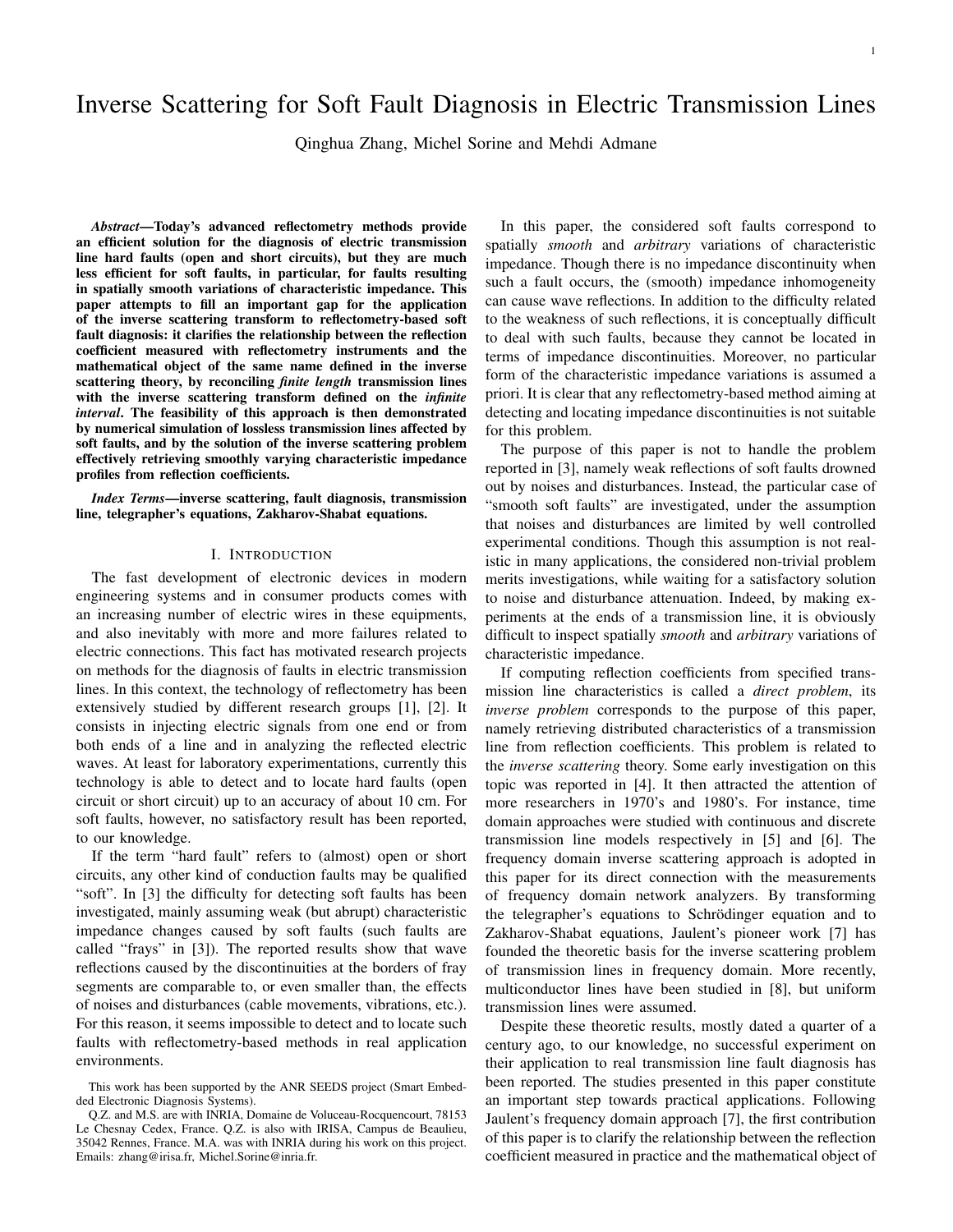the same name in the inverse scattering theory, by reconciling *finite length* transmission lines with the inverse scattering transform defined on the *infinite interval*. The feasibility of where

this approach is then illustrated by numerical simulations of lossless transmission lines with smooth variations of characteristic impedances, and by the solution of the inverse scattering problem, which effectively retrieves the characteristic variations of the simulated transmission lines.

Only *lossless* transmission lines are considered in this paper. In practice, the lossless assumption is reasonable for high quality transmission lines of moderate length. The more general lossy case, shortly discussed in Section IV, is currently under study. Some preliminary results will be reported in [9].

This paper is organized as follows. Section II is about the formulation of the inverse scattering problem for transmission lines, with, in particular, Section II-D clarifying the relationship between the reflection coefficient measured with reflectometry instruments and the mathematical object of the same name defined in the inverse scattering theory. Simulation results are presented in Section III. Concluding remarks are made in Section IV.

## II. TRANSMISSION LINE AND INVERSE SCATTERING

This section is devoted to the transformations of the telegrapher's equations leading to the Zakharov-Shabat equations and the related inverse scattering problem. The basic result has been established by Jaulent [7], but it was not clear how to reconcile *finite length* transmission lines with the inverse scattering transform defined on the *infinite interval*. The main purpose of this section is to fill this gap.

#### *A. The telegrapher's equations and the reflection coefficient*

In this subsection the telegrapher's equations for lossless transmission lines will be recalled, so will the reflection coefficient as defined in electric engineering.

Consider a lossless transmission line connected to an alternating voltage source of frequency  $k$  at the left end and to a load at the right end, as illustrated in Figure 1  $(k$  will be treated as a wavenumber in the inverse scattering problem). Let  $L(z)$  and  $C(z)$  be respectively the distributed inductance and capacitance along the longitudinal axis  $z$  of the transmission line, then, following [7], the voltage  $V(k, z)$  and the current  $I(k, z)$  at any point z along the longitudinal axis of the line are governed by the telegrapher's equations

$$
\frac{d}{dz}V(k,z) - ikL(z)I(k,z) = 0
$$
\n(1a)

$$
\frac{d}{dz}I(k,z) - ikC(z)V(k,z) = 0
$$
 (1b)

where  $i$  is the imaginary unit.

In Figure 1, if the source connected to the left end of the transmission line is an instrument for reflection coefficient measurement, typically a network analyzer, then the measured reflection coefficient is

$$
r_e(k) = \frac{Z(k, z_S) - Z_S}{Z(k, z_S) + Z_S}
$$
 (2)

$$
Z(k, z_S) = \frac{V(k, z_S)}{I(k, z_S)}
$$
(3)

is the input impedance of the transmission line, and  $Z<sub>S</sub>$  is the internal impedance of the source.

In textbooks on transmission lines, reflection coefficients are often defined at the load end or at the source end of uniform transmission lines, such as in [10, page 17] and in [11, page 193]. These reflection coefficients characterize more the adaptation of the load or the source than the transmission line itself. The reflection coefficient  $r_e(k)$  expressed in (2) characterizes better the transmission line. Its definition is related to the S-parameters of transmission lines [12, chapter 13].

The quantity  $r_e(k)$ , as a function of k, will be referred to as *engineering reflection coefficient* in this paper, as it corresponds to a measurement frequently used in engineering practice.

*B. From telegrapher's equations to Zakharov-Shabat equations*

To connect the telegrapher's equations to the scattering theory, the first step is to replace the space coordinate  $z$  by the wave propagation time through the Liouville transformation

$$
x(z) = \int_0^z \sqrt{L(s)C(s)}ds.
$$
 (4)

As  $1/\sqrt{L(s)C(s)}$  is the wave propagation velocity at the point s,  $x(z)$  is clearly the wave propagation time from the position 0 to the position  $z$ .

After this coordinate change from  $z$  to  $x$ , by abuse of notation,  $L(z(x))$  will be simply written as  $L(x)$ , and similarly for  $C(x)$ ,  $V(k, x)$ ,  $I(k, x)$ . Then the telegrapher's equations (1) become

$$
\frac{dV(k,x)}{dx} = ikZ_0(x)I(k,x)
$$
\n(5a)

$$
\frac{dI(k,x)}{dx} = ikZ_0^{-1}(x)V(k,x)
$$
\n(5b)

with

$$
Z_0(x) = \sqrt{\frac{L(x)}{C(x)}}\tag{6}
$$

being the *characteristic impedance* of the lossless transmission line at the point x. Accordingly, the circuit of Figure 1 is redrawn, by simply replacing  $z$ ,  $z_S$  and  $z_L$  respectively by x,  $x_S = x(z_S)$  and  $x_L = x(z_L)$ , as shown in Figure 2.

In the new coordinate system, define the reflected and incident waves<sup>1</sup>

$$
\nu_1(k,x) = \frac{1}{2} \left( Z_0^{-\frac{1}{2}}(x) V(k,x) - Z_0^{\frac{1}{2}}(x) I(k,x) \right) \tag{7a}
$$

$$
\nu_2(k,x) = \frac{1}{2} \left( Z_0^{-\frac{1}{2}}(x) V(k,x) + Z_0^{\frac{1}{2}}(x) I(k,x) \right) \tag{7b}
$$

<sup>1</sup>The pair  $\nu_1(k, x)-\nu_2(k, x)$  defined here is slightly different from the corresponding notation  $Y$  in [7], to be better in agreement with the definition of scattering parameters in engineering practice. Accordingly, a negative sign is also added to the potential function  $q(x)$  defined in (9).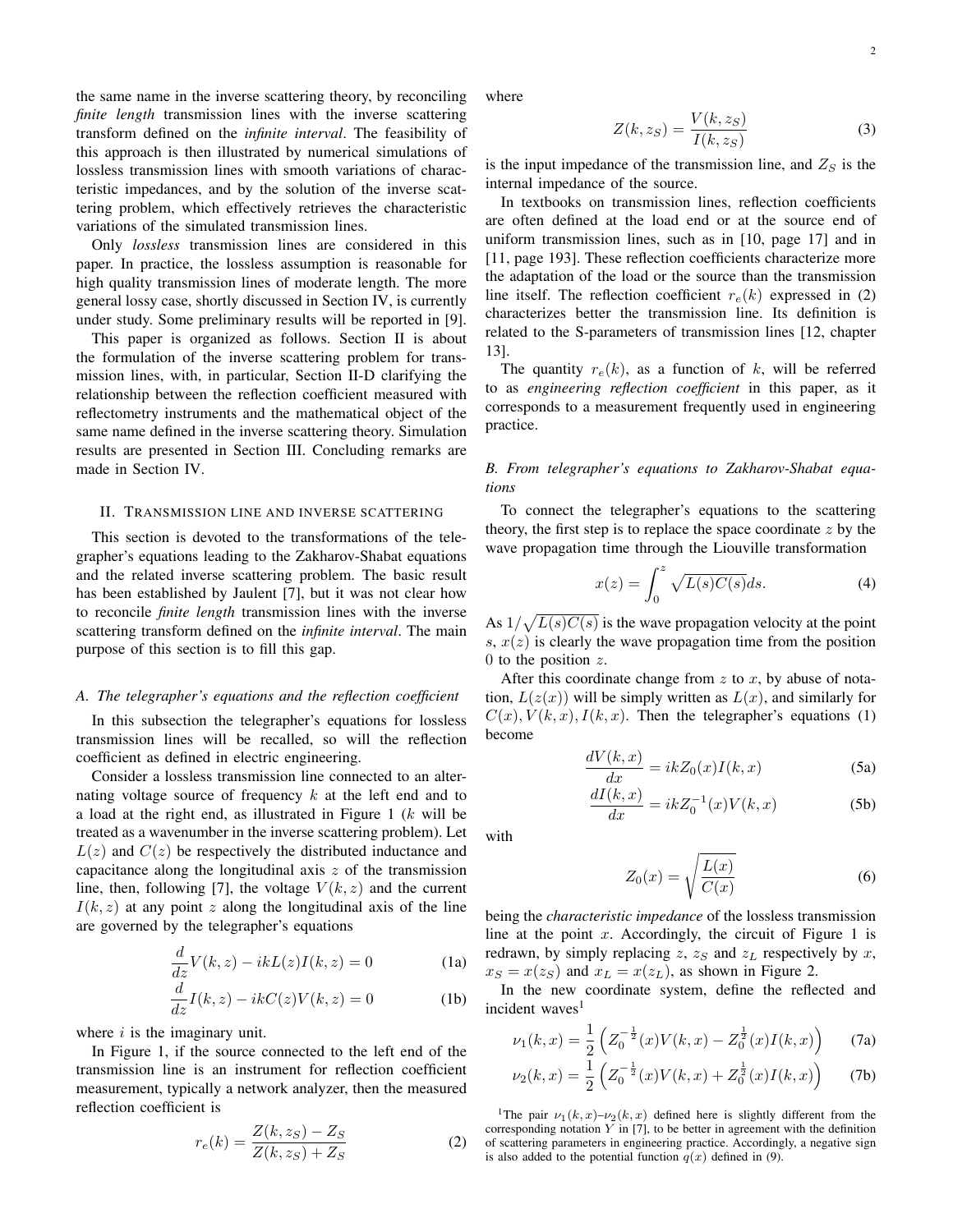Some direct computations from (5) and (7) then lead to

$$
\frac{d\nu_1(k,x)}{dx} + ik\nu_1(k,x) = q(x)\nu_2(k,x)
$$
 (8a)

$$
\frac{d\nu_2(k,x)}{dx} - ik\nu_2(k,x) = q(x)\nu_1(k,x)
$$
 (8b)

with

$$
q(x) = -\frac{1}{4} \frac{d}{dx} \left[ \ln \frac{L(x)}{C(x)} \right] = -\frac{1}{2Z_0(x)} \frac{d}{dx} Z_0(x). \tag{9}
$$

These computations have implicitly used the following assumption.

*Assumption 1:* For x ranging within the transmission line, the functions  $L(x)$  and  $C(x)$  are such that the characteristic impedance  $Z_0(x)$  as defined in (6) is differentiable.  $\square$ 

Equations (8), known as *Zakharov-Shabat equations*, constitute the main mathematical object connecting the electric transmission line to the scattering theory. The related inverse scattering transform computes the so-called *potential function*  $q(x)$  from the *reflection coefficient* (in a sense to be recalled in this paper). It is clear that the characteristic impedance along the x-axis as defined in equation  $(6)$  can be determined from this potential function  $q(x)$  through the ratio  $L(x)/C(x)$ . Hence the inverse scattering transform provides a powerful mathematical tool for the monitoring of characteristic impedance variations in electric transmission lines.

## *C. Jost solutions of the Zakharov-Shabat equations and the theoretic reflection coefficient*

In this subsection recalling some concepts of the scattering theory, the pair  $\nu_1(k, x)$  and  $\nu_2(k, x)$  denotes a solution of the Zakharov-Shabat equations (8), and for the moment let us forget their relationship with  $V(k, x)$  and  $I(k, x)$  through (7).

In [13]–[15], inverse scattering problems are studied for systems modeled by equations  $(8)$  with x ranging over the infinite interval  $(-\infty, +\infty)$ . It is assumed that the potential function  $q(x)$  involved in (8) decays sufficiently fast when  $x \rightarrow \pm \infty$ , so that the solutions of the Zakharov-Shabat equations (8) have their limiting behaviors expressed in terms of  $\exp(\pm ikx)$ .

Consider a particular solution of (8) (not necessarily given by (7)) with its limiting behaviors satisfying

$$
\lim_{x \to +\infty} \nu_1(k, x) = 0 \tag{10a}
$$

$$
\lim_{x \to -\infty} \nu_2(k, x) \exp(-ikx) = 1
$$
 (10b)

This solution is known as a *Jost solution*. Its left limiting behavior defines a reflection coefficient  $r_{\text{th}}(k)$ :

$$
r_{\text{th}}(k) = \lim_{x \to -\infty} \frac{\nu_1(k, x)}{\nu_2(k, x)} \exp(2ikx) \tag{11}
$$

This coefficient  $r_{\text{th}}(k)$  is sometimes referred to as the *left* reflection coefficient, because it represents the ratio between the incident wave  $\nu_2(k, x)$  coming from  $-\infty$  and the reflected wave  $\nu_1(k, x)$ . Similarly, the right reflection coefficient can also be defined.

Through the inverse scattering transform, the potential function  $q(x)$  can be retrieved from  $r_{\text{th}}(k)$  [13]–[15]. This quantity



Fig. 1. A transmission line connected to a voltage source and a load, illustrated in z-coordinate. The source internal impedance  $Z_S = Z_0(z_S)$  and the load impedance  $Z_L = Z_0(z_L)$  are locally matched to the characteristic impedance of the line.



Fig. 2. The circuit of Figure 1 re-illustrated in  $x$ -coordinate.

 $r_{\text{th}}(k)$ , defined with the limiting behaviors of a Jost solution of the Zakharov-Shabat equations, will be referred to as the *theoretic reflection coefficient* in this paper.

*D. The relationship between the two reflection coefficient definitions*

The purpose of this subsection is to clarify the relationship between the definitions of the *engineering reflection coefficient* (2) and the *theoretic reflection coefficient* (11).

The theoretic reflection coefficient  $r_{th}(k)$  has been defined with a solution of the Zakharov-Shabat equations for  $x$ ranging from  $-\infty$  to  $+\infty$ . To relate this definition to the *finite length* transmission line circuit illustrated in Figure 2, the circuit will be replaced by an equivalent circuit as specified in the following proposition.

*Proposition 1:* Build a new circuit, as shown in Figure 3, by modifying the circuit of Figure 2 as follows:

- $\bullet$  insert a uniform transmission line of length  $a$  with characteristic impedance  $Z_0(x) = Z_S$  between the source and the left end;
- $\bullet$  insert a uniform transmission line of length  $b$  with characteristic impedance  $Z_0(x) = Z_L$  between the right end and the load;
- add a phase shift  $-ka$  to the source voltage.

 $\Box$ 

Then, for any positive values of  $a$  and  $b$ , the new circuit of Figure 3 and the one of Figure 2 are equivalent, in the sense that they have the same values of  $V(k, x)$  and  $I(k, x)$  for any  $x \in [x_S, x_L].$ 

*Proof of Proposition 1.* See the Appendix at the end of this paper.

As this proposition holds for any (arbitrarily large) positive values of a and b, the quantities  $V(k, x)$ ,  $I(k, x)$  and  $Z_0(x)$ of the extended circuit are virtually defined for all  $x \in \mathbb{R}$ , so are the related  $\nu_1(k, x)$ ,  $\nu_2(k, x)$  and  $q(x)$ .

To ensure well defined potential function  $q(x)$  as formulated in (9) at the two connection points  $x_S$  and  $x_L$  in the extended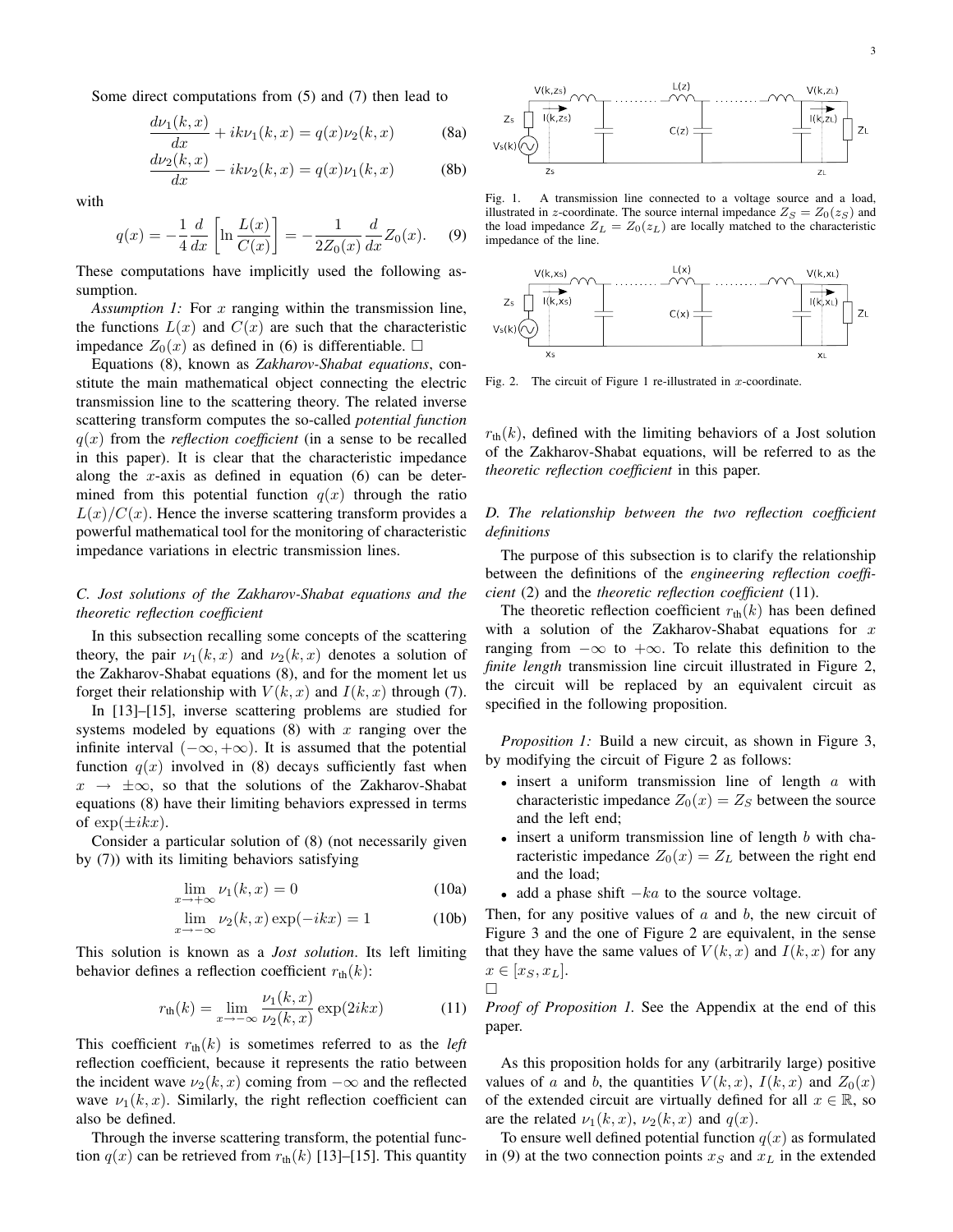

Fig. 3. The same transmission line as in Figure 2, but now the source is connected through a uniform line of length a with characteristic impedance  $\overline{Z_0}(x) = Z_S$ , the load is connected through a uniform line of length b with characteristic impedance  $Z_0(x) = Z_L$ , and the source phase is shifted by  $-ka$ .

circuit of Figure 3, the characteristic impedance  $Z_0(x)$  should be smooth at these two points, implying the following assumption.

*Assumption 2:* The transmission line in Figure 2 is locally adapted at its left and right ends such that

$$
\lim_{x \to x_5^+} \frac{dZ_0(x)}{dx} = \lim_{x \to x_L^-} \frac{dZ_0(x)}{dx} = 0
$$

and

$$
Z_S = Z_0(x_S) \triangleq \lim_{x \to x_S^+} Z_0(x) \tag{12}
$$

$$
Z_L = Z_0(x_L) \triangleq \lim_{x \to x_L^-} Z_0(x). \tag{13}
$$

 $\Box$ 

*Proposition 2:* When a and b both tend to  $+\infty$ , for the circuit of Figure 3, the pair  $\nu_1(k, x)$  and  $\nu_2(k, x)$  formed by (7) constitutes a solution of the Zakharov-Shabat equations (8) for all  $x \in \mathbb{R}$ . The theoretic reflection coefficient  $r_{\text{th}}(k)$  defined in (11) with the limiting behaviors of  $\nu_1(k, x)$  and  $\nu_2(k, x)$  is related to the engineering reflection coefficient  $r_e(k)$  defined in (2) through the equality

$$
r_{\text{th}}(k) = r_e(k) \exp(2ikx_S) \tag{14}
$$

 $\Box$ 

*Proof of Proposition 2.* This proof will consist of the following steps: (i) The pair  $\nu_1(k, x)$  and  $\nu_2(k, x)$  is a solution of the Zakharov-Shabat equations for all  $x \in \mathbb{R}$ . (ii) The pair  $\nu_1(k, x)$  and  $\nu_2(k, x)$  is a Jost solution, up to a coefficient common to  $\nu_1(k, x)$  and  $\nu_2(k, x)$ . (iii) The limit in the definition (11) of the theoretic reflection coefficient is reached at  $x = x_S$ . (iv)  $r_{\text{th}}(k) = r_e(k) \exp(2ikx_S)$ .

All the transformations and equations (4)-(9) are valid for the circuit of Figure 3 with arbitrary  $a$  and  $b$ . It means that the Zakharov-Shabat equations (8) are derived from the telegrapher's equations with  $\nu_1(k, x)$  and  $\nu_2(k, x)$  defined in (7) for all  $x \in [x_S - a, x_L + b]$ . It is then clear that the pair  $\nu_1(k, x)$  and  $\nu_2(k, x)$  is a solution of the Zakharov-Shabat equations (8) for  $x \in [x_S - a, x_L + b]$ . When a and b tend to + $\infty$ , the solution is valid for  $x \in \mathbb{R}$ .

It will be shown in the following that the pair  $\nu_1(k, x)$  and  $\nu_2(k, x)$  satisfies the limiting conditions (10), up to a factor common to  $\nu_1(k, x)$  and  $\nu_2(k, x)$ .

Let us first examine the value of  $\nu_1(k, x)$  for any  $x \in$  $[x_L, x_L+b]$ . As the load  $Z_L$  is matched to the extended uniform line, the equalities

$$
V(k, x) = Z_0(x)I(k, x) = Z_L I(k, x)
$$

hold for any  $x \in [x_L, x_L + b]$ . Therefore, following (7a),

$$
\nu_1(k,x) = \frac{1}{2} \left( Z_0^{-\frac{1}{2}}(x) Z_0(x) I(k,x) - Z_0^{\frac{1}{2}}(x) I(k,x) \right)
$$
  
= 0

for all  $x \in [x_L, +\infty)$  when  $b \to +\infty$ . It is then clear that the first limiting condition (10a) is satisfied.

Now consider the case of  $x \in [x_S-a, x_S]$ . As the characteristic impedance  $Z_0(x) = Z_S$  is constant over the uniform line extension, the potential function  $q(x) = 0$ , according to (9). Hence the Zakharov-Shabat equations (8) become

$$
\frac{d\nu_1(k,x)}{dx} + ik\nu_1(k,x) = 0
$$

$$
\frac{d\nu_2(k,x)}{dx} - ik\nu_2(k,x) = 0
$$

for all  $x \in (-\infty, x_S]$ , when  $a \to +\infty$ . These are two decoupled first order differential equations, whose solutions are the reflected and the incident waves

$$
\nu_1(k, x) = c_1(k) \exp(-ikx) \tag{15}
$$

$$
\nu_2(k, x) = c_2(k) \exp(ikx) \tag{16}
$$

with some coefficients  $c_1(k)$  and  $c_2(k)$  independent of x.

As equation (16) holds for all  $x \in (-\infty, x_S]$ , the second limiting condition (10b) is satisfied up to the coefficient  $c_2(k)$ . The limiting condition (10) would be fully satisfied if  $\nu_1(k, x)$ and  $\nu_2(k, x)$  were both divided by  $c_2(k)$ . This normalization is not necessary in view of the definition of the theoretic reflection coefficient as formulated in (11), as  $\nu_1(k, x)$  and  $\nu_2(k, x)$  share the same factor. It is thus confirmed that the limiting behaviors of  $\nu_1(k, x)$  and  $\nu_2(k, x)$  are in agreement with the definition of the theoretic reflection coefficient.

Because (15) and (16) both hold for all  $x \leq x_s$ , the limiting value in the definition (11) of the theoretic reflection coefficient is reached at  $x = x<sub>S</sub>$ . Hence this definition can be replaced by

$$
r_{\rm th}(k) = \frac{\nu_1(k, x_S)}{\nu_2(k, x_S)} \exp(2ikx_S)
$$
 (17)

It then follows from (7) that

$$
r_{\text{th}}(k) = \frac{Z_0^{-\frac{1}{2}}(x_S)V(k, x_S) - Z_0^{\frac{1}{2}}(x_S)I(k, x_S)}{Z_0^{-\frac{1}{2}}(x_S)V(k, x_S) + Z_0^{\frac{1}{2}}(x_S)I(k, x_S)}
$$
  
= 
$$
\frac{V(k, x_S) - Z_0(x_S)I(k, x_S)}{V(k, x_S) + Z_0(x_S)I(k, x_S)}
$$
exp(2ikx<sub>S</sub>)  
= 
$$
\frac{V(k, x_S) - Z_S I(k, x_S)}{V(k, x_S) + Z_S I(k, x_S)}
$$
exp(2ikx<sub>S</sub>)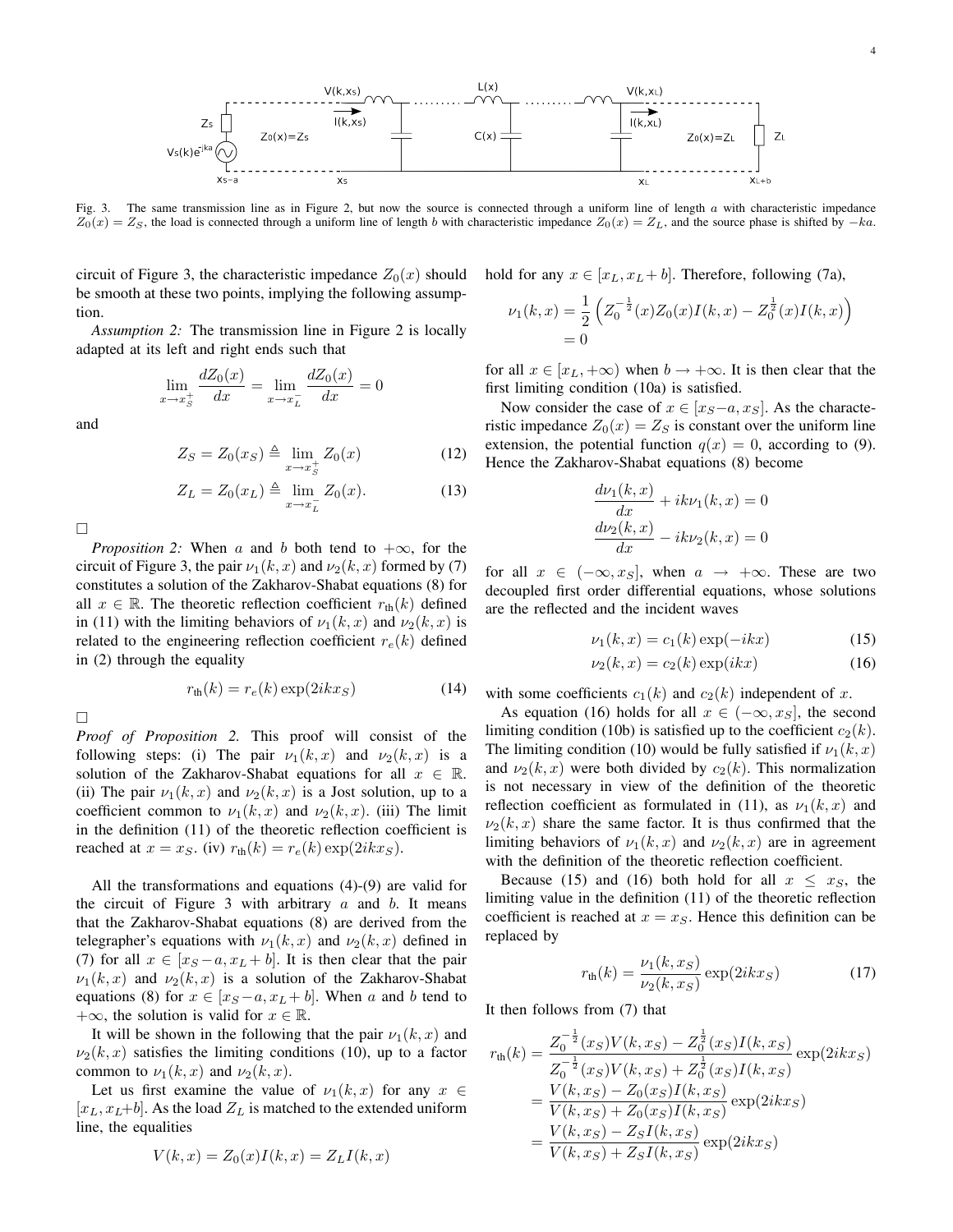where the last equality is due to the fact that  $Z_0(x_S) = Z_S$ following (12).

Rewrite (3) as  $Z(k, x_S) = V(k, x_S)/I(k, x_S)$ , then

$$
r_{\text{th}}(k) = \frac{Z(k, x_S) - Z_S}{Z(k, x_S) + Z_S} \exp(2ikx_S).
$$

Compare this result with (2) by reminding that  $Z(k, x_S)$  and  $Z(k, z<sub>S</sub>)$  denote the same quantity under different coordinate systems, the relationship between the two reflection coefficients expressed in (14) is then proved.  $\Box$ 

This result indicates that the engineering reflection coefficient  $r_e(k)$  and the theoretic reflection coefficient  $r_{th}(k)$  are identical up to a phase shift of  $2kx<sub>S</sub>$ . It appears that the definition of  $r_{\text{th}}(k)$  depends on the choice of the origin of the x-axis. By choosing the origin such that  $x_S = 0$ , the two reflection coefficients coincide exactly.

## *E. Inverse scattering for characteristic impedance monitoring*

To retrieve the potential function  $q(x)$  (and thus the characteristic impedance  $Z_0(x)$  from the reflection coefficient only, it is assumed that the Zakharov-Shabat equations (8) have no bound state (square integrable solution for  $x \in \mathbb{R}$ ), following [7].

The inverse scattering transform consists of the following steps for computing the potential function  $q(x)$  and  $L(x)/C(x) = Z_0^2(x)$ , from the reflection coefficient  $r_{\text{th}}(k)$ as defined in (11). See [13], [14] for more details.

1) Let the Fourier transform of the reflection coefficient  $r_{\text{th}}(k)$  be

$$
\rho(x) = \frac{1}{2\pi} \int_{-\infty}^{+\infty} r_{\text{th}}(k) \exp(-ikx) dk \qquad (18)
$$

2) Solve the integral equations (known as Gel'fand-Levitan-Marchenko equations) for its unknown kernels  $A_1(x, y)$  and  $A_2(x, y)$ :

$$
A_1(x, y) + \int_{-y}^{x} A_2(x, s)\rho(y+s)ds = 0
$$
  

$$
A_2(x, y) + \rho(x+y) + \int_{-y}^{x} A_1(x, s)\rho(y+s)ds = 0
$$

3) Compute the potential function  $q(x)$  through

$$
q(x) = 2A_2(x, x)
$$

4) By inverting equation (9), compute

$$
\frac{L(x)}{C(x)} = \frac{L(x_S)}{C(x_S)} \exp\left(-4 \int_{x_S}^x q(s)ds\right)
$$

In practice, the integral equations have to be solved numerically, by discretizing the kernels  $A_1(x, y)$  and  $A_2(x, y)$  over a grid in the  $x-y$  plane. By choosing the origin of the x-axis such that  $x_S > 0$ , the potential  $q(x) = 0$  for  $x < 0$ . It is then sufficient to compute the kernels  $A_1(x, y)$  and  $A_2(x, y)$  in the region  $x \ge |y|$ . The numerical inverse scattering algorithm used for producing the simulation results presented in the next section is the one of [16], which is an improved variant of the algorithm of [17]. Both algorithms produce similar results in our simulations, but the one of [16] is much faster.

#### III. SIMULATION STUDY

In this section, results of simulation will be presented to confirm the validity of the approach presented in this paper. The first step is to implement a numerical simulator generating the reflection coefficient from the specified profiles  $L(z)$  and  $C(z)$  of a transmission line.

#### *A. Transmission line simulator*

For the circuit of Figure 2, let

$$
Z(k,x) = \frac{V(k,x)}{I(k,x)}\tag{19}
$$

be the apparent impedance at any point  $x \in [x_S, x_L]$ . It is then straightforward to check that the telegrapher's equations (5) imply that  $Z(k, x)$  satisfies the Riccati equation

$$
\frac{d}{dx}Z(k,x) = ikZ_0(x) - ikZ_0^{-1}(x)Z^2(k,x)
$$
 (20)

where  $Z_0(x)$  is the characteristic impedance as defined in (6).

For a given value of k, by initializing  $Z(k, x)$  with the load impedance at the right end, namely

$$
Z(k, x_L) = Z_L
$$

equation (20) can be solved for  $x < x_L$ . In particular, the value  $Z(k, x_S)$  at the left end of the transmission line is obtained. The reflection coefficient  $r_e(k)$  is then computed with (2), and  $r_{\text{th}}(k)$  with (14).

It then appears that the main computation of the simulator consists of the numerical solution of the Riccati equation (20) for the value of the apparent impedance  $Z(k, x_S)$ . This computation is repeated with different values of  $k$  to cover a sufficiently large spectrum.

#### *B. Simulation results*

For the first example, a smoothly increasing  $L(z)$  profile is simulated. The capacitance is kept to a constant value  $C = 0.1$ nF/m, and the corresponding ratio  $L/C$  is depicted in Figure 4, in both  $z$  and  $x$  coordinates, where the units for  $L/C$  are  $\mu$ H/nF. The simulated reflection coefficient  $r_{\text{th}}(k)$ (modulus and phase) is shown in Figure 5. The  $L/C$  profile computed through the inverse scattering transform is compared to the original simulated profile in Figure 6.

Remark that the inverse scattering transform computes the ratio  $L/C$  as a function of x. In practice it would be more useful to inspect the ratio as a function of  $z$ , the true spatial coordinate of the transmission line. Like all reflectometry methods, the information obtained by observing incident and reflected waves is related to the wave propagation time  $x$ . Without knowing the wave propagation velocity (varying along the line in the considered case), it is impossible to convert the result from  $x$  to  $z$ . However, for moderate variations of the ratio  $L/C$  (under the soft fault assumption), the two profiles in  $x$  and in  $z$  are similar, as shown in Figure 4 for the considered example. It is thus practically reasonable to assume a constant wave propagation velocity to convert the computed  $L/C$  ratio to the z-coordinate.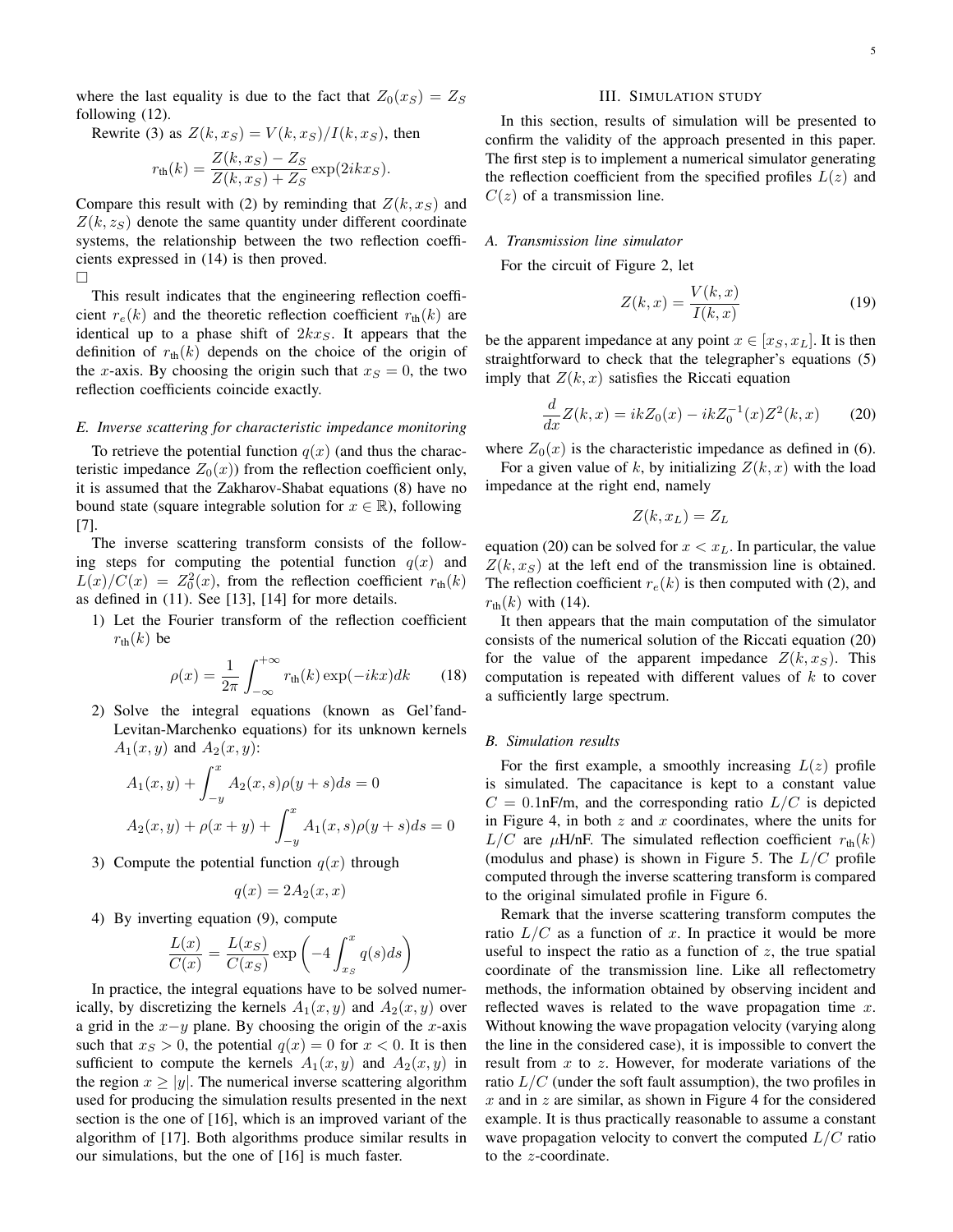

Fig. 4. Simulated smoothly increasing  $L/C$  profile in  $z$ - and  $x$ -coordinates.



Fig. 5. Simulated reflection coefficient  $r_{\text{th}}(k)$  for the smoothly increasing  $L/C$  profile.



Fig. 6. The smoothly increasing  $L/C$  profile computed by inverse scattering and compared to the simulated profile. The two curves may not be distinguishable if printed in black and white.



Fig. 7. Simulated hump-shaped  $L/C$  profile in  $z$ - and  $x$ -coordinates.



Fig. 8. Simulated reflection coefficients  $r_{\text{th}}(k)$  for the hump-shaped  $L/C$ profile, the noise-free case in solid line, and the noise-corrupted case in dashed line.

For the second example, a hump-shaped  $L/C$  profile is simulated, as illustrated in Figure 7. The simulated reflection coefficient is plotted in Figure 8 (in solid line), and the  $L/C$ profile computed by inverse scattering in Figure 9. Again the simulated  $L/C$  profile is correctly retrieved by the inverse scattering transform.

The above simulation examples have been made under the



Fig. 9. The hump-shaped  $L/C$  profile computed by inverse scattering and compared to the simulated profile. The two curves may not be distinguishable if printed in black and white.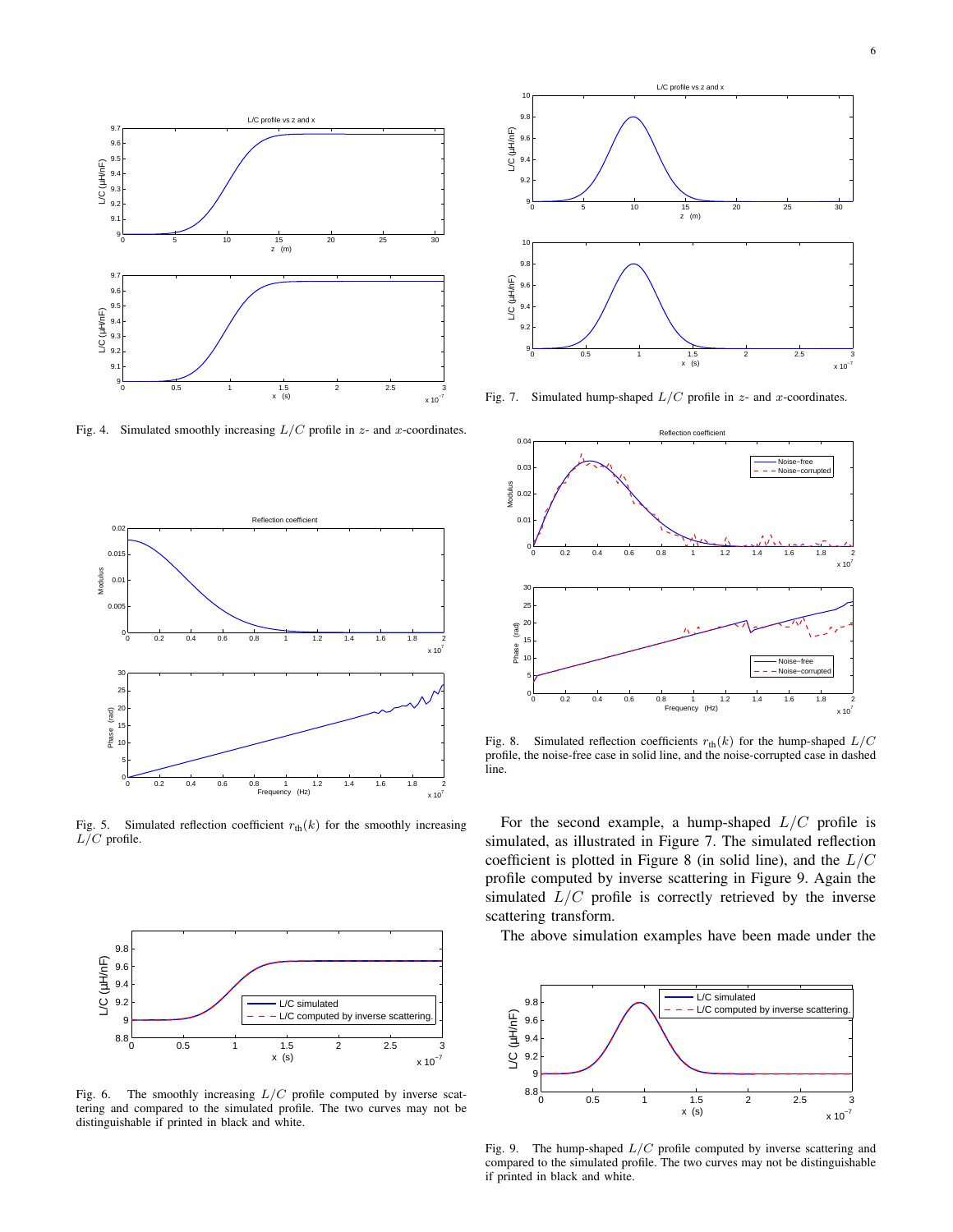

Fig. 10. The hump-shaped  $L/C$  profile computed by inverse scattering from noise-corrupted reflection coefficient.

assumption of perfect model and noise-free measurement. To evaluate the robustness of the method to random uncertainties, noises can be added in the simulation study. The second simulation example is then repeated by adding a Gaussian noise to each simulated value of the reflection coefficient. The standard deviation of the added noise is equal to about  $6\%$ of the maximum absolute value of the simulated  $r_{\text{th}}(k)$ . The noise-corrupted reflection coefficient (modulus and phase) is also illustrated in Figure 8 (dashed lines). The hump-shaped  $L/C$  profile is again computed by inverse scattering, but now from the noise-corrupted reflection coefficient. The result is illustrated in Figure 10. Though the reflection coefficient has been significantly corrupted, the inverse scattering transform is still capable of retrieving reasonably the  $L/C$  profile. This example is mainly to investigate the numerical stability of the inverse scattering method, not to simulate the disturbances in real application environments, like those studied in [3].

Though in theory the computation of the Fourier transform of the reflection coefficient requires the values of  $r_{\text{th}}(k)$  for k ranging from 0 to  $+\infty$  (in (18) it ranges from  $-\infty$  to  $+\infty$ , but  $r_{\text{th}}(-k) = r_{\text{th}}^{*}(k)$ , since  $\rho(x)$  is real), in the above simulation examples the values of  $r_{\text{th}}(k)$  are truncated to 20MHz. The frequency bandwidth after truncation is related to the details of the characteristic impedance to be reconstructed: measurements of larger bandwidth capture more details.

#### IV. CONCLUSION

Though the theoretic basis for the inverse scattering problem of electric transmission lines has been founded about a quarter of a century ago, there has been a gap between such theoretic results and their practical applications. By reconciling *finite length* transmission lines with the inverse scattering transform defined on the *infinite interval*, this paper constitutes an attempt to fill this gap. Moreover, the simulation studies reported in this paper confirm the feasibility of this approach.

The success of practical applications of this method will depend on the accuracy of the reflection coefficients used for solving the inverse problem. Though simulations have shown that the inverse scattering algorithm behaves reasonably when the reflection coefficients are slightly disturbed, in practice, various noises and disturbances may hide the effects of small faults. Some efficient noise and disturbance attenuation methods remain to be developed, so that methods for soft fault diagnosis, like the one presented in this paper, can be widely applied.

The lossless assumption made in this paper is only reasonable for high quality transmission lines of moderate length. For lossy transmission lines, as shown by Jaulent in [7], after the transformations adopted in this paper, an extra step transforms the telegrapher's equations for lossy transmission lines to a pair of Zakharov-Shabat equations similar to equations (8), but with two distinct potential functions in the two equations. Similar Gel'fand-Levitan-Marchenko integral equations can be established in this case [14]. Though the numerical algorithms solving these equations, like the one of [18], remain similar to those of the single-potential Zakharov-Shabat equations, their numerical stability in their applications to lossy transmission lines is more delicate. Some preliminary results of our studies on lossy transmission lines, extending the results presented in this paper, will be reported in [9].

#### APPENDIX: PROOF OF PROPOSITION 1.

In Figure 3, because the extended uniform line at the right side of  $x_L$  is connected to the matched load  $Z_L$ , the total impedance of the extended line plus the matched load is equal to  $Z_L$ . Therefore, viewed from the left side of  $x_L$ , the extended line and the matched load behave as the simple load  $Z_L$  of Figure 2.

When the telegrapher's equations (5) is applied to the circuit of Figure 3 for  $x \in [x_S - a, x_S]$  where  $Z_0(x) = Z_S$ , the solution writes

$$
V(k, x) = \alpha(k) \exp(-ikx) + \beta(k) \exp(ikx)
$$

$$
I(k, x) = \frac{1}{Z_S} \left[ -\alpha(k) \exp(-ikx) + \beta(k) \exp(ikx) \right]
$$

in which  $\alpha(k)$  and  $\beta(k)$  are determined by the boundary conditions

$$
V_S(k) \exp(-ika) - V(k, x_S - a) = Z_S I(k, x_S - a)
$$
  

$$
V(k, x_S) = Z(k, z_S)I(k, x_S)
$$

with  $Z(k, z<sub>S</sub>)$  being the apparent impedance at the point  $x<sub>S</sub>$ of Figure 3, which is also equal to the input impedance of the circuit of Figure 2. It then yields

$$
\alpha(k) = \frac{1}{2} \frac{Z(k, z_S) - Z_S}{Z(k, z_S) + Z_S} V_S(k) \exp(ikx_S)
$$

$$
\beta(k) = \frac{1}{2} V_S(k) \exp(-ikx_S)
$$

and

$$
V(k, x_S) = \frac{Z(k, z_S)}{Z(k, z_S) + Z_S} V_S(k)
$$
 (21)

$$
I(k, x_S) = \frac{1}{Z(k, z_S) + Z_S} V_S(k)
$$
 (22)

On the other hand, for the circuit of Figure 2, the transmission line and the load  $Z_L$  can be viewed from the source as an equivalent load of impedance  $Z(k, z_S)$ . With such an equivalent circuit, it is easy to compute the values of  $V(k, x<sub>S</sub>)$  and  $I(k, x<sub>S</sub>)$ , which happen to coincide with those of equations (21) and (22). It means that  $V(k, x_S)$  and  $I(k, x_S)$ have the same values in Figure 2 and Figure 3. Consequently, for any  $x \in [x_S, x_L]$ ,  $V(k, x)$  and  $I(k, x)$  have the same values in these two circuits.